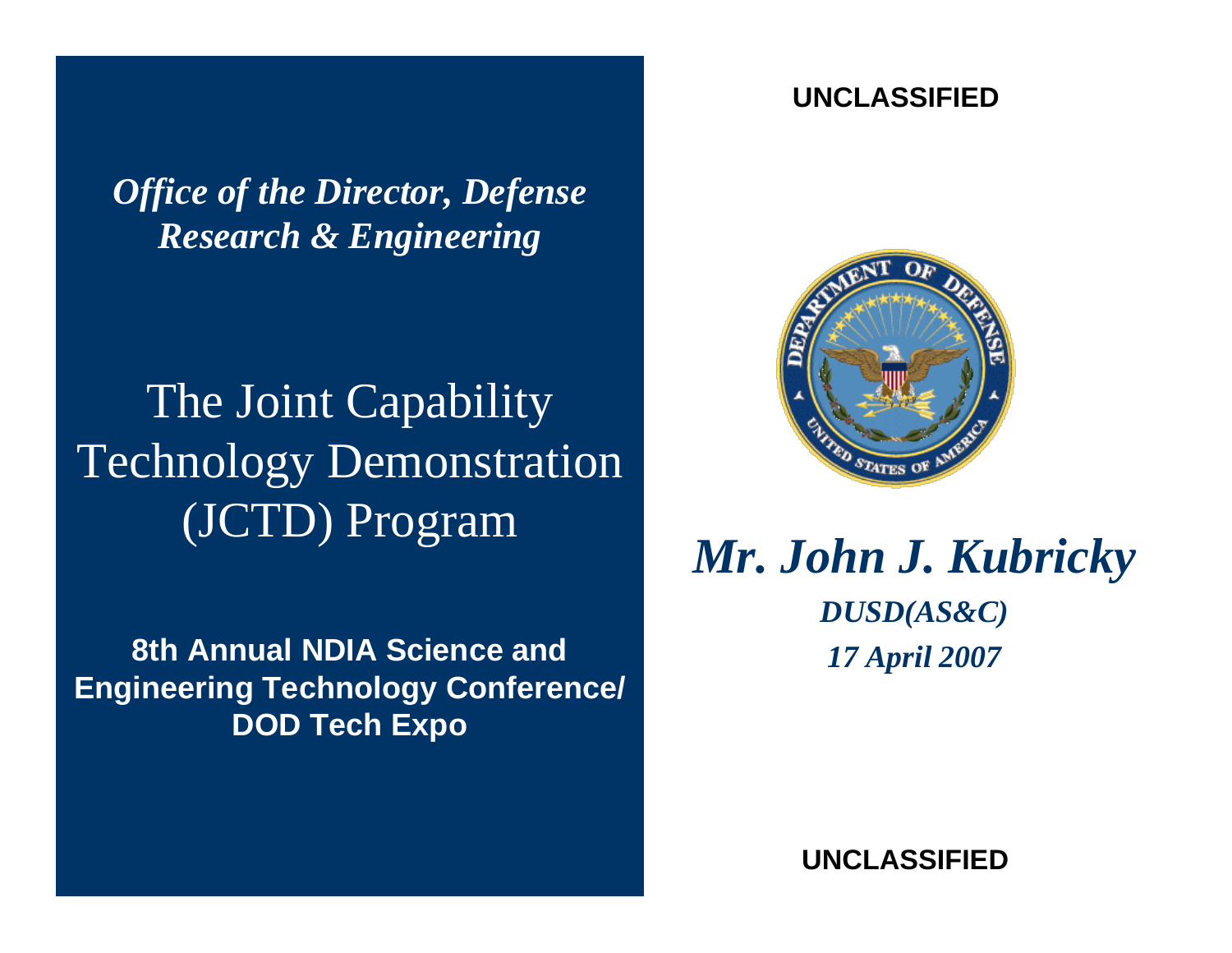#### *DDR&E/AS&C Mission*



#### **OSD/Advanced Systems & Concepts OSD/Advanced Systems & Concepts**







- Find, demonstrate and transition the operational concepts and technologies that meet **Joint and Coalition Warfare Needs**
- Leverage RDT&E Defense-wide resources through partnerships with Services and Agencies to meet the **Most Critical** needs of the joint warfighter as defined by **Combatant Commanders (COCOMs)**
- **Induct Innovative Technologies** inside the traditional Planning, Programming, Budgeting, and Execution (PPBE) process that result in an enduring **Capabilities-based Portfolio** to defeat asymmetric threats

*Thrusts: Agile, Adaptive, Affordable, Relevant, Urgent, Enduring, Transition*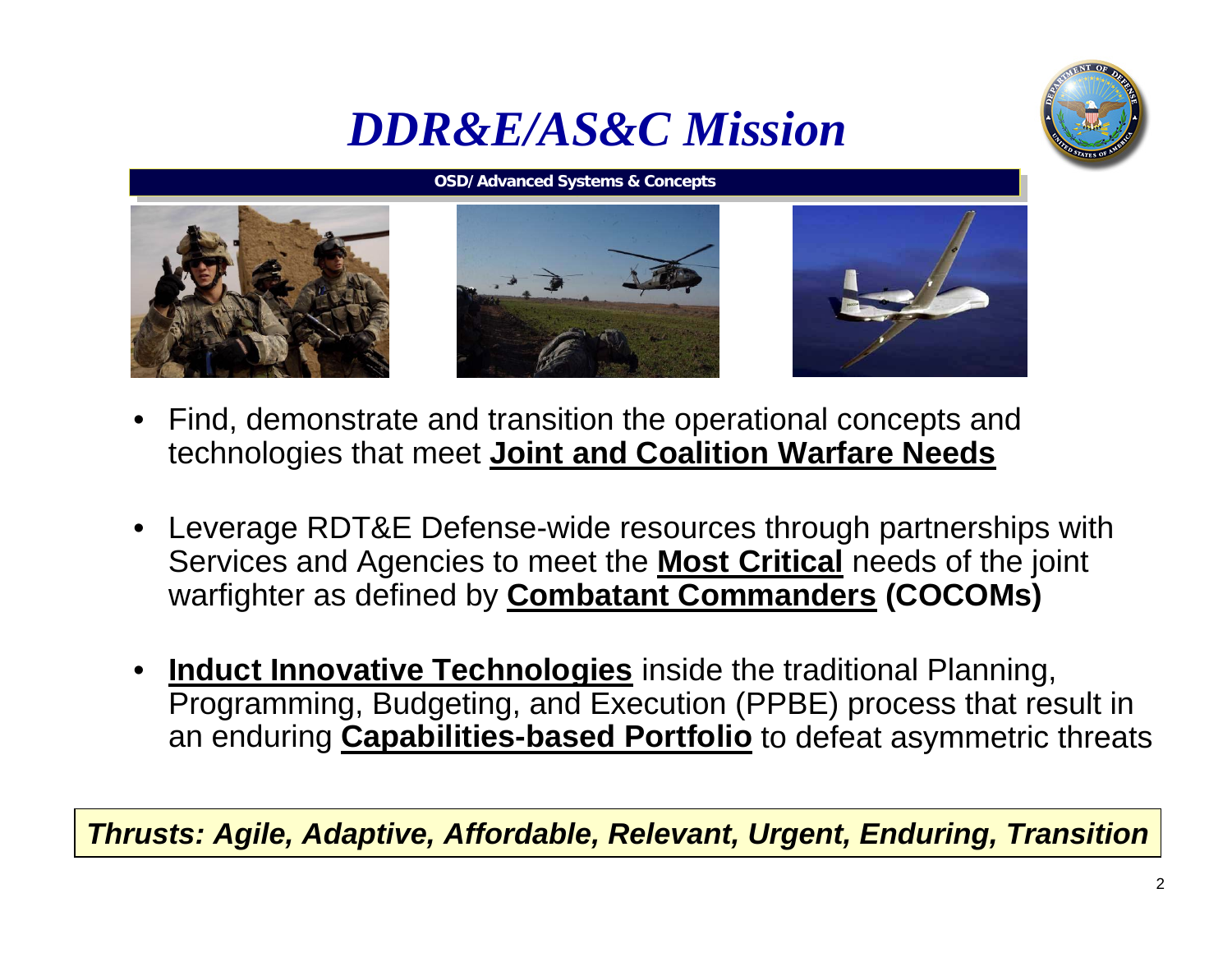### *AS&C: Inside Statutory Budget Process*



#### **OSD/Advanced Systems & Concepts OSD/Advanced Systems & Concepts**

#### **Needs Process**

- **1. Develop & specify needs**
- **2. Review budget-based programming and acquisition solutions**
- **3. Allocate resources to commanders**

#### **Needs Roles**

**CJCS/JCSCOCOMsJoint StaffMilitary Staffs COCom/Component Cdr Staffs**

#### **Acquisition Solutions Process**

- **1. Consult with needs authorities in solution development**
- **2. Acquire material solutions**
- **3. Deliver resources forallocation to joint/combatant commanders**

#### **Solution Roles**

**USD (AT&L)/DAE Service Secretaries/SAEsOSD (AT&L) Staff Service Secretariat Staffs Systems/Materiel Commands Military Agencies**

**PPBE: Program – Budget Process**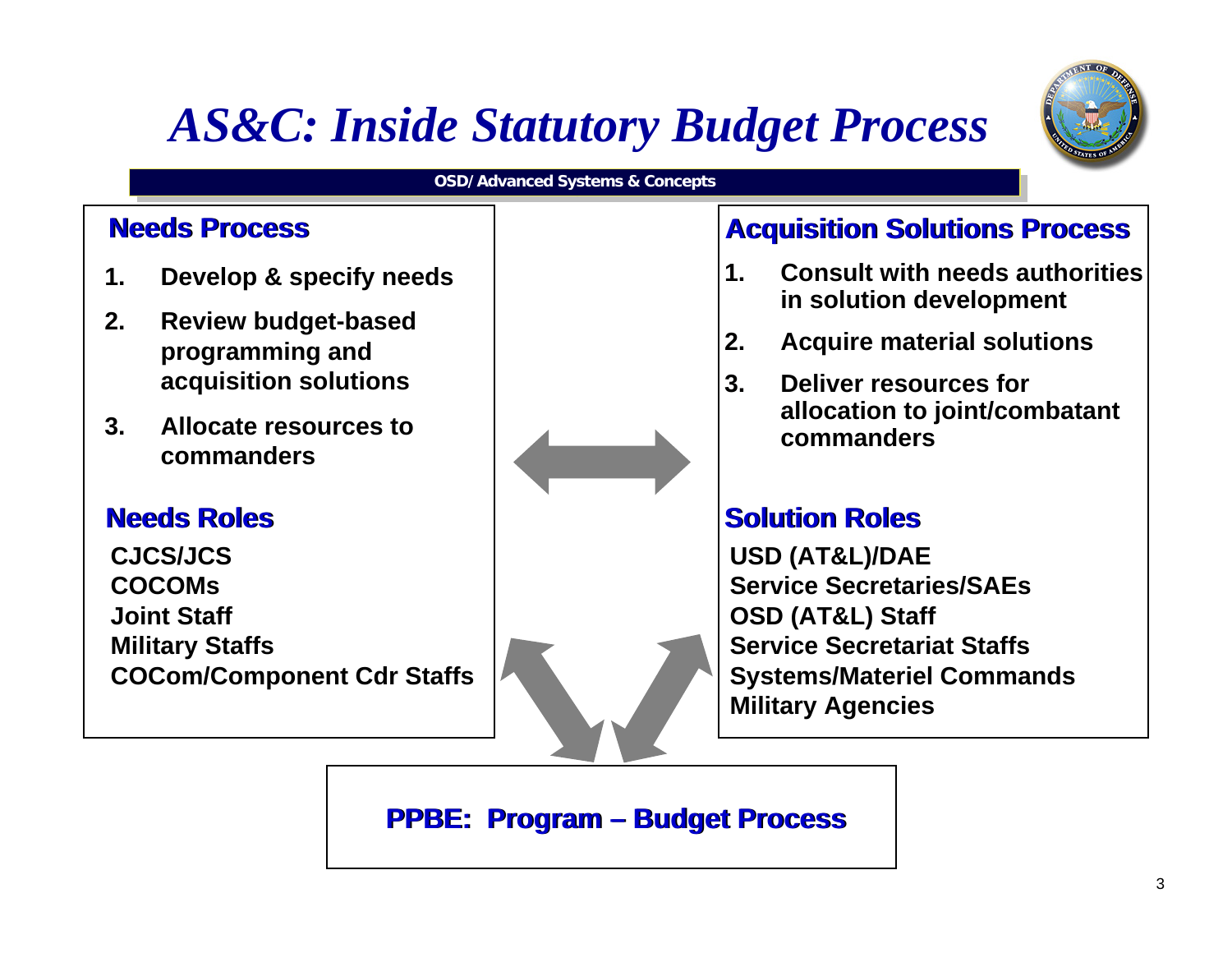



FY 2008 PRESBUD (Feb 2007)

**OSD/Advanced Systems & Concepts OSD/Advanced Systems & Concepts**

#### **Total Current Estimate: \$540.018M**

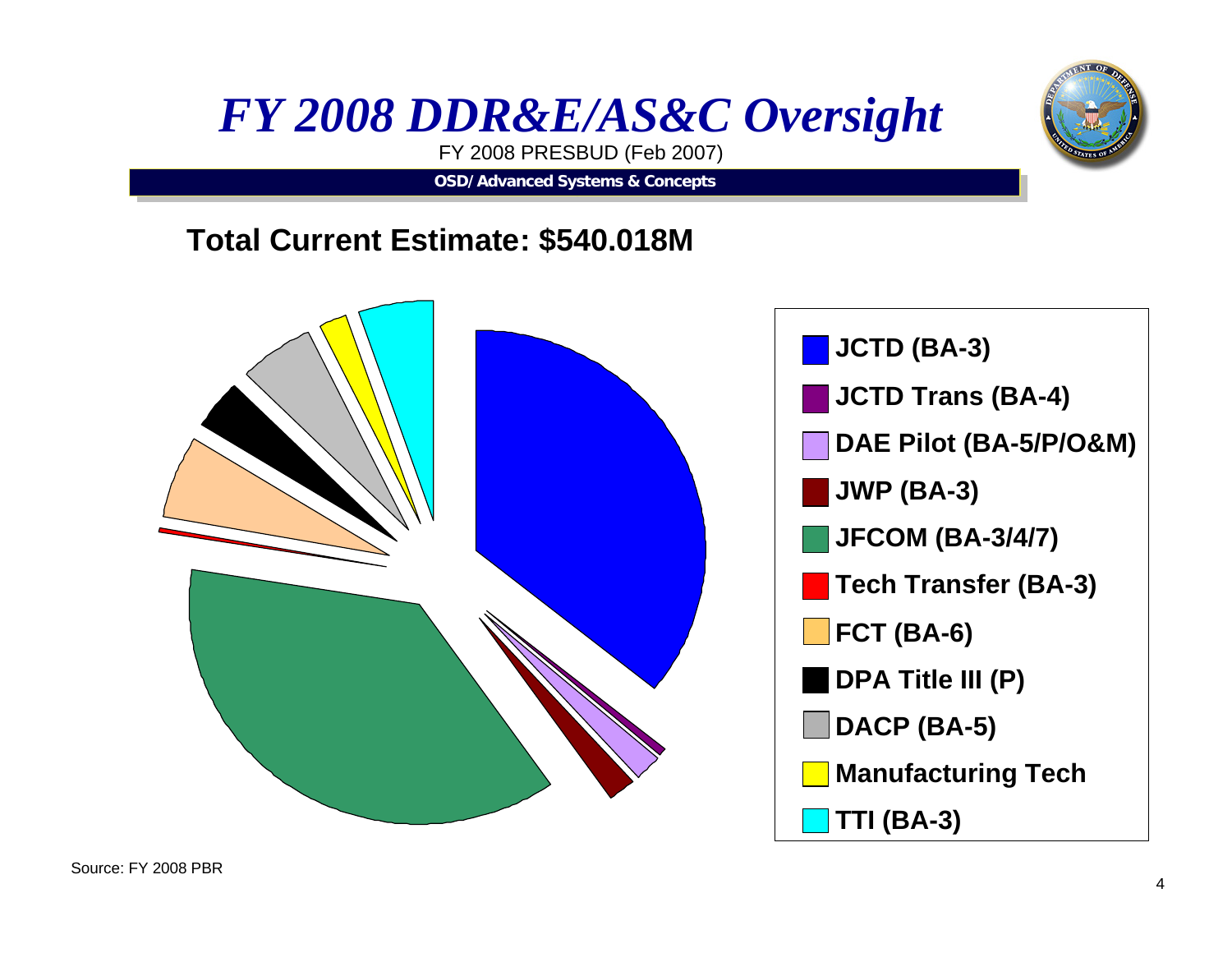### *FY 2008 RDT&E President's Budget Request*



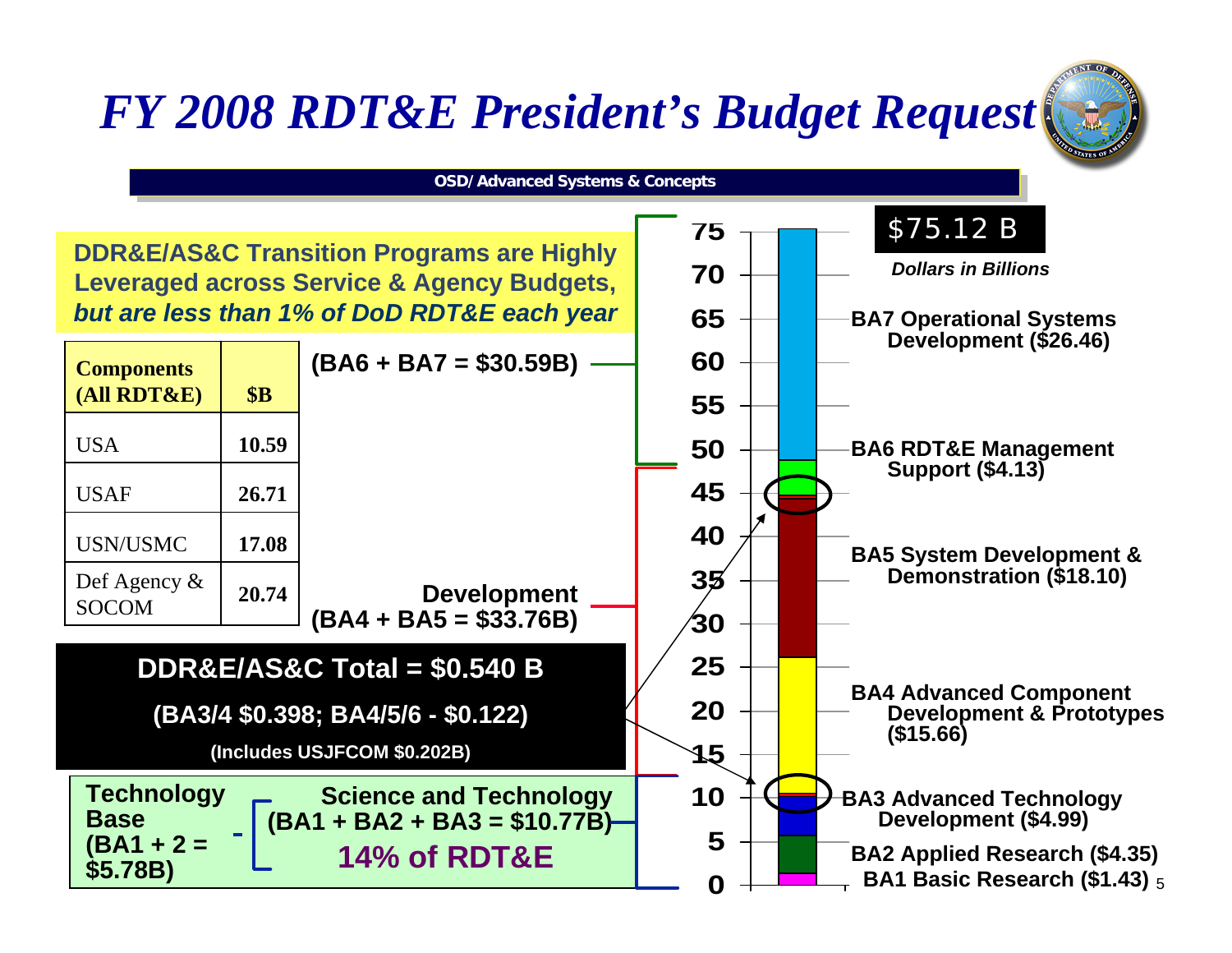### *The AS&C Portfolio*



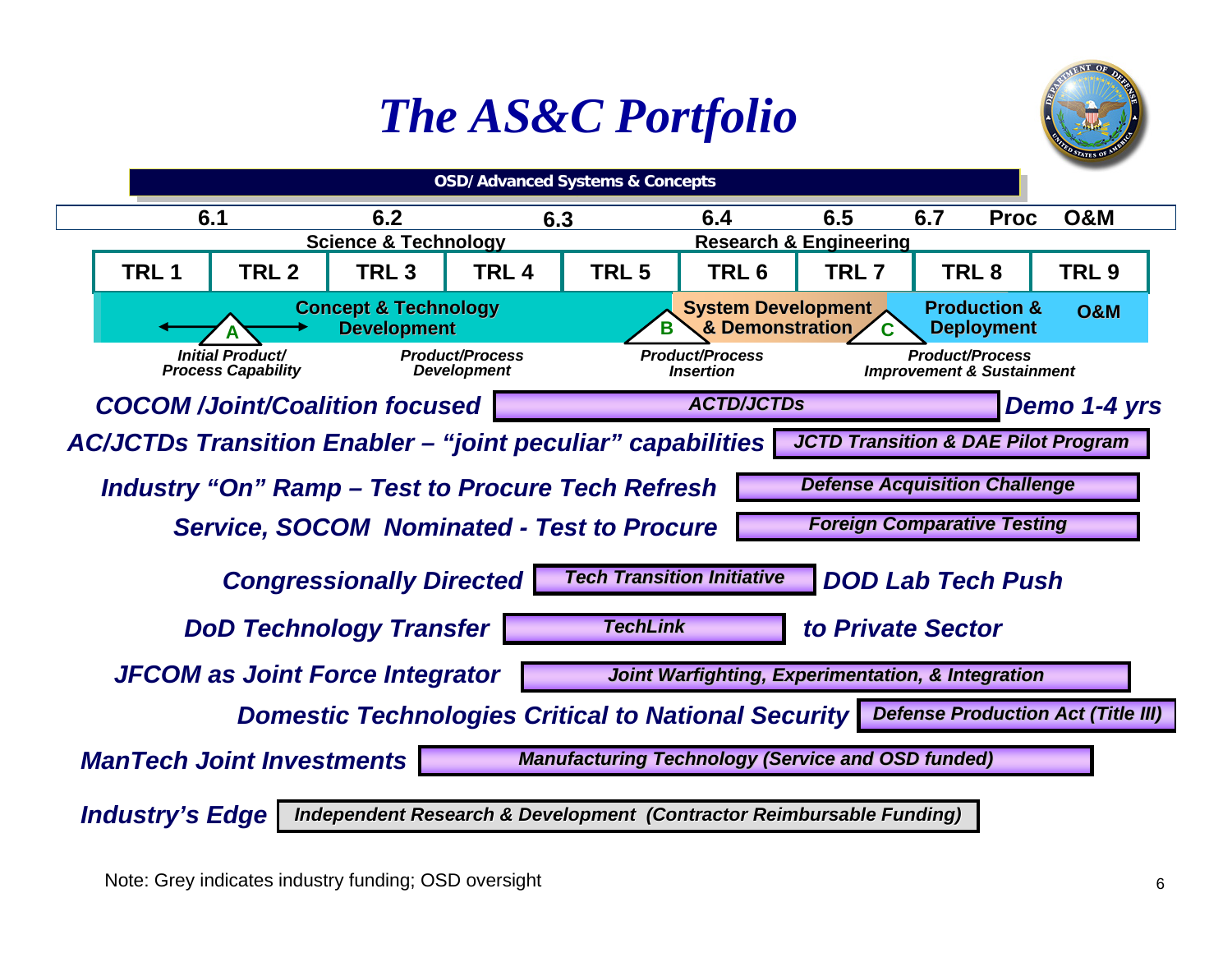### *21st Century Paradigm for COCOMs*

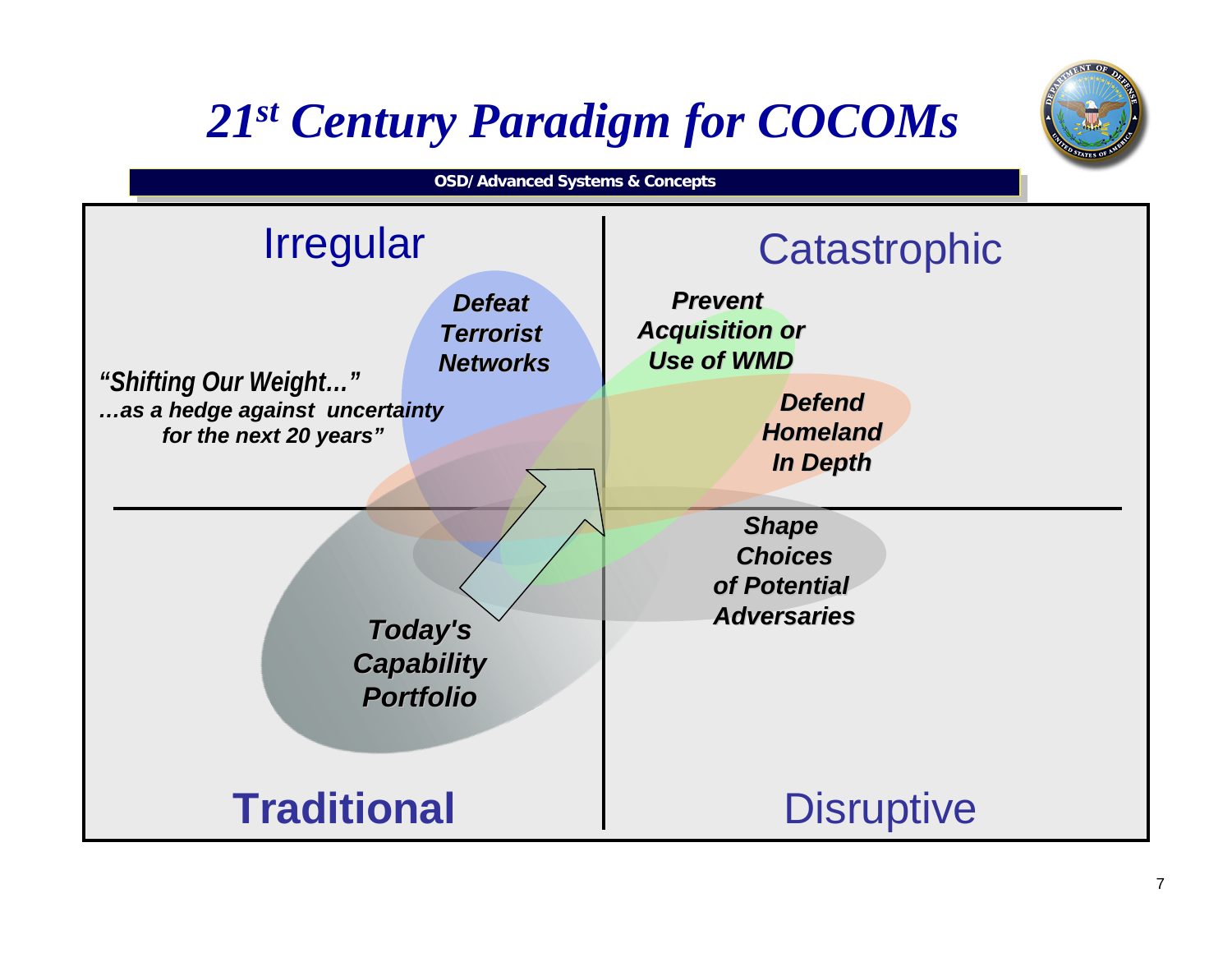

**OSD/Advanced Systems & Concepts OSD/Advanced Systems & Concepts**



- **Address CoCom needs with** *MatureTechnology and/or an Technology and/or an Innovative Concept Innovative Concept*
- **Provide technical solution with Operational Concepts and TTPs**
- **Evaluate solutions in warfighter** *Operational Demonstrations*
- **Usually** *Joint***, often** *Combined/Coalition/Interagency*
- *Rapid Results*: <u>1 to 3 Years or less</u> to Final Demonstration and **a** Prototype "Leave-Behind"
- **•** *Multiple Funding* sources with a *Transition Agreement*

*Emphasis on demonstration and transition…try with intent to buy*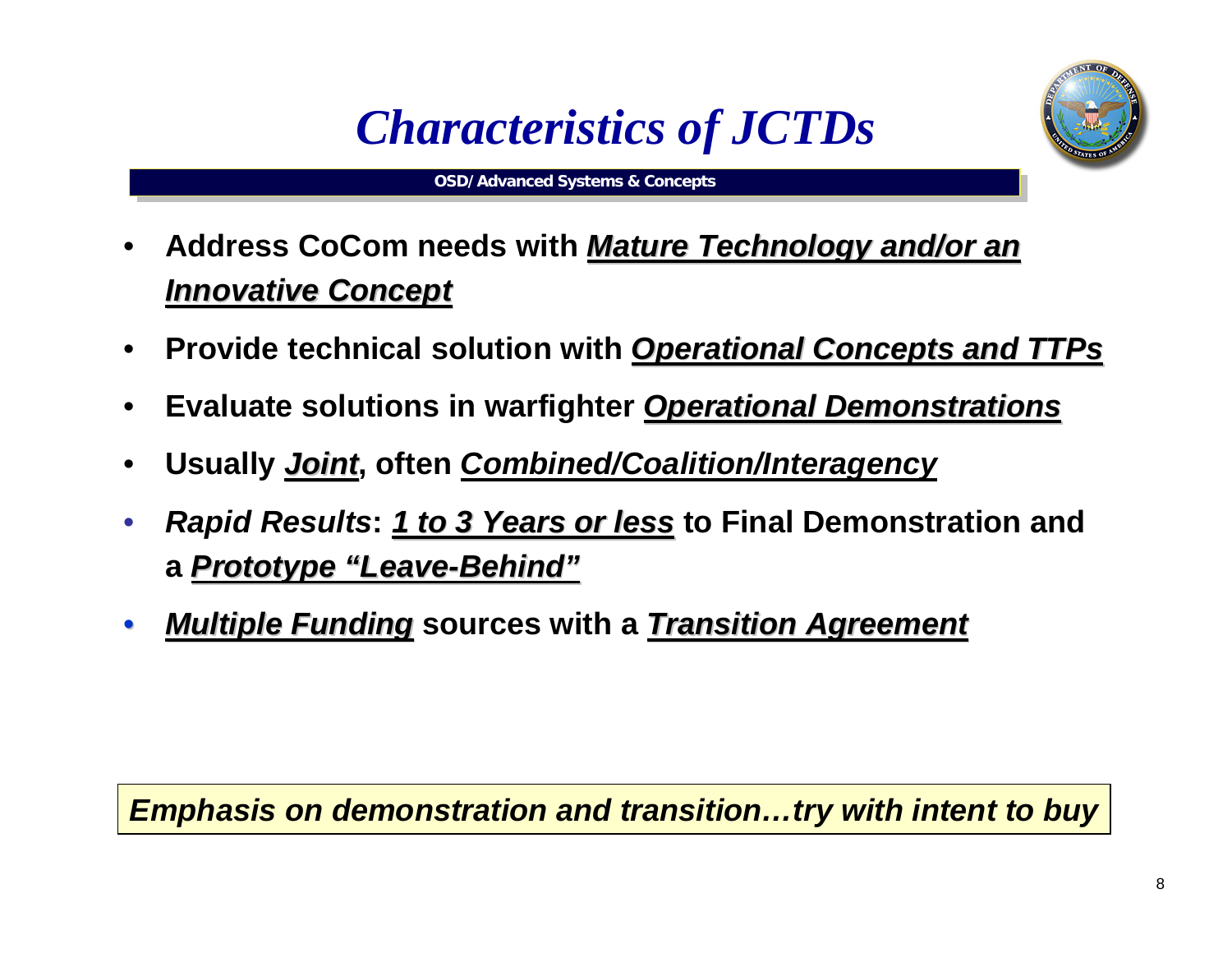### *AC/JCTDs Bridge S&T and Acquisition*

**OSD/Advanced Systems & Concepts OSD/Advanced Systems & Concepts**

**Filling the Gap between S&T and Acquisition for COCOM Customers - Providing Relevant/Urgent Tools to Joint and Coalition Warfighters**



*AC/JCTDs are not acquisition programs; they demonstrate new capabilities*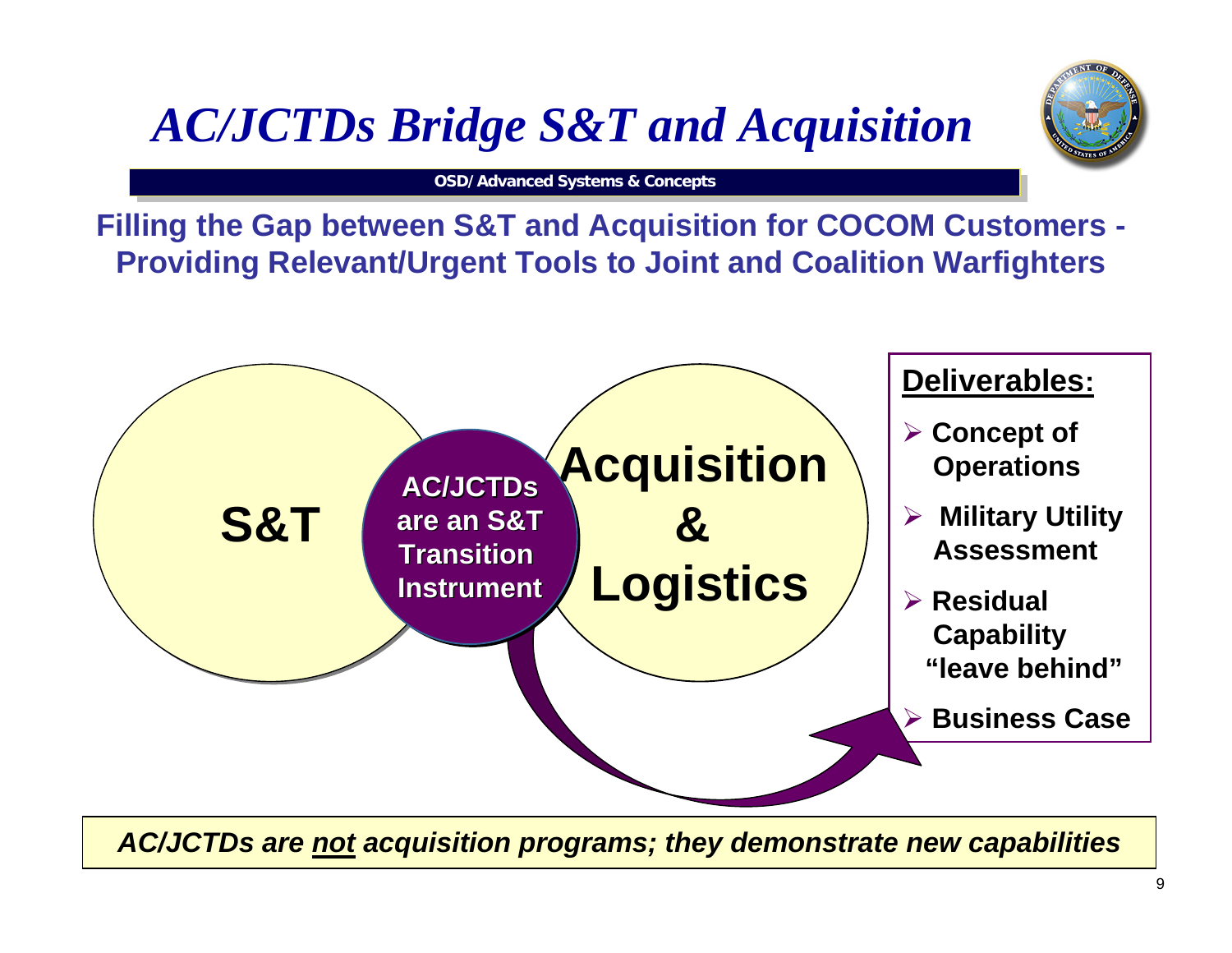### *Completed ACTDs Deployed in Recent Conflicts\**

**OSD/Advanced Systems & Concepts OSD/Advanced Systems & Concepts**

Adaptive Course of Action Advanced Joint Planning Airbase/Port Biological Detection Area Cruise Missile Defense Battlefield Awareness & Data DisseminationChemical Add-On to Biological Detection Coastal Area Protection Coherent Analytical Computing Environment Common Spectral MASINT Exploitation Consequence Management Counterproliferation I Counterproliferation II Counter Sniper C41 for Coalition WarfareExtending Littoral Battlespace/JTF WARNET Global Monitoring of Space ISR Systems High Altitude Endurance UAV – Global Hawk Human Intel & Counterintelligence Tool Info Assurance: Auto Intrusion Det Envir

Integrated Collection Management Joint Biological Remote Early Warning Joint Combat Identification Joint Logistics Joint Medical Operations/Telemedicine Link-16Medium Altitude Endurance UAV – PredatorMilitary Ops in Urban Terrain Navigation Warfare Precision/Rapid Counter-MRL Personnel Recovery Mission Software Precision SIGINT Targeting Precision Targeting Identification Rapid Force Protection Initiative Small Unit Logistics Space Based Space Surveillance Operations Theater Air & Missile Defense Interoperability Theater Precision Strike Operations Unattended Ground Sensors

*\*Recent conflicts include: Operation Allied Force (Kosovo), Operation Enduring Freedom (Afghanistan), Operation Iraqi Freedom (Iraq), Noble Eagle (US Air Space), and Other (support to USFK, Space Shuttle Columbia recovery operation, and US Olympics)*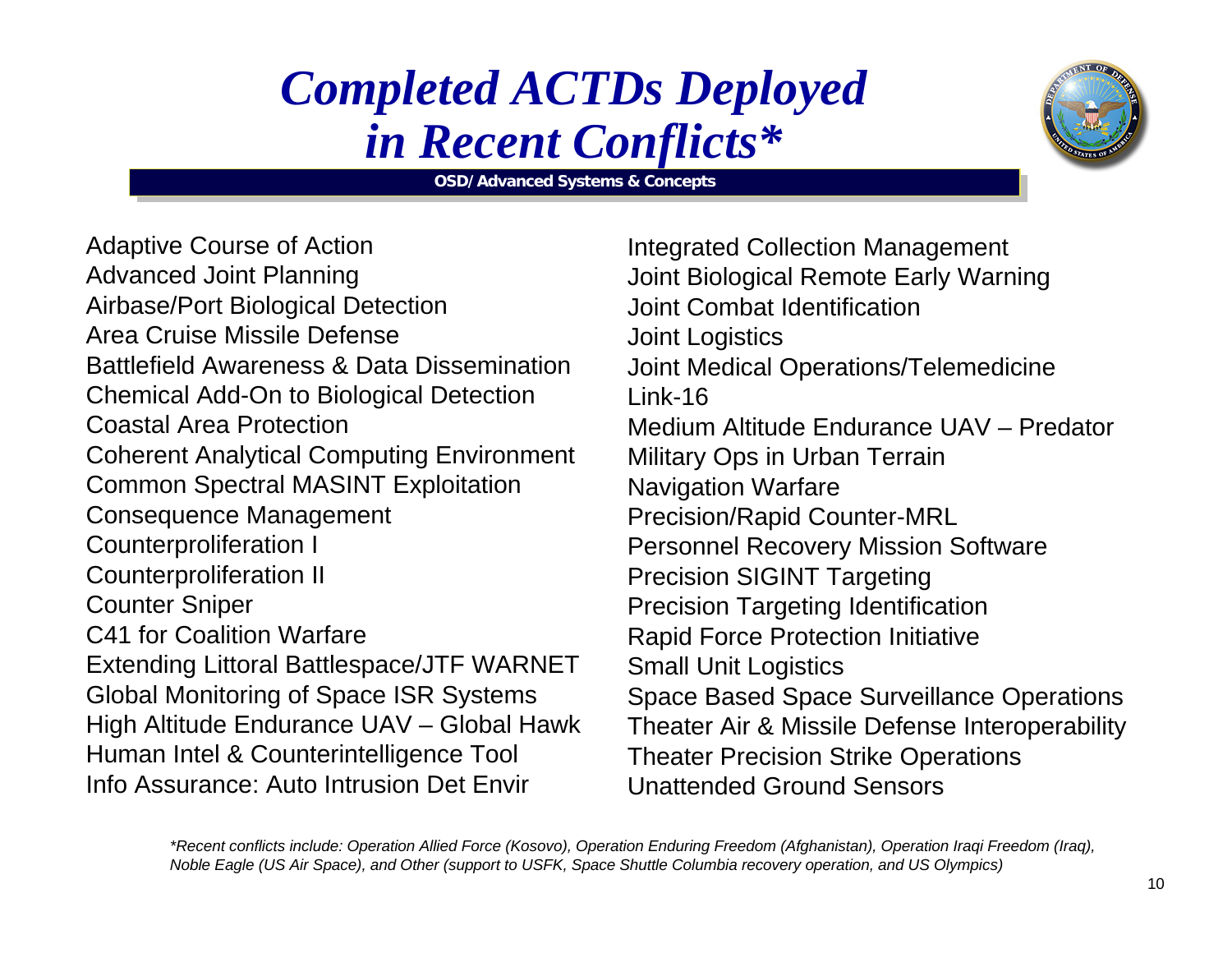#### *Active ACTDs Deployed in Recent Conflicts\**

**OSD/Advanced Systems & Concepts OSD/Advanced Systems & Concepts**



Active Network Intrusion DefenseAdaptive Battlespace Awareness Boundary Step Coalition Theater Logistics Comm/Navigation Outage Forecast System Computerized Operational MASINT Weather Contamination Avoid at Seaports of Debarkation Expendable Unmanned Aerial Vehicle Ground-to-Air Passive SurveillanceHomeland Security Command & Control Joint Adv Health & Usage Monitoring System Joint Area ClearanceJoint Distance Support & Response Joint Explosive Ordnance Disposal Joint Intelligence, Surveillance, and Reconnaissance Language & Speech Exploitation Resources

**Overwatch Pathfinder** Personnel Recovery Extraction **Survivability** Restoration of Operations Spartan C2 Module & CONOPS SIGINT Processing Theater Support Vessel **Thermobarics** 

**JPADS**

*\*Recent conflicts include: Operation Allied Force (Kosovo), Operation Enduring Freedom (Afghanistan), Operation Iraqi Freedom (Iraq), Noble Eagle (US Air Space), and Other (support to USFK, Space Shuttle Columbia recovery operation, and US Olympics)*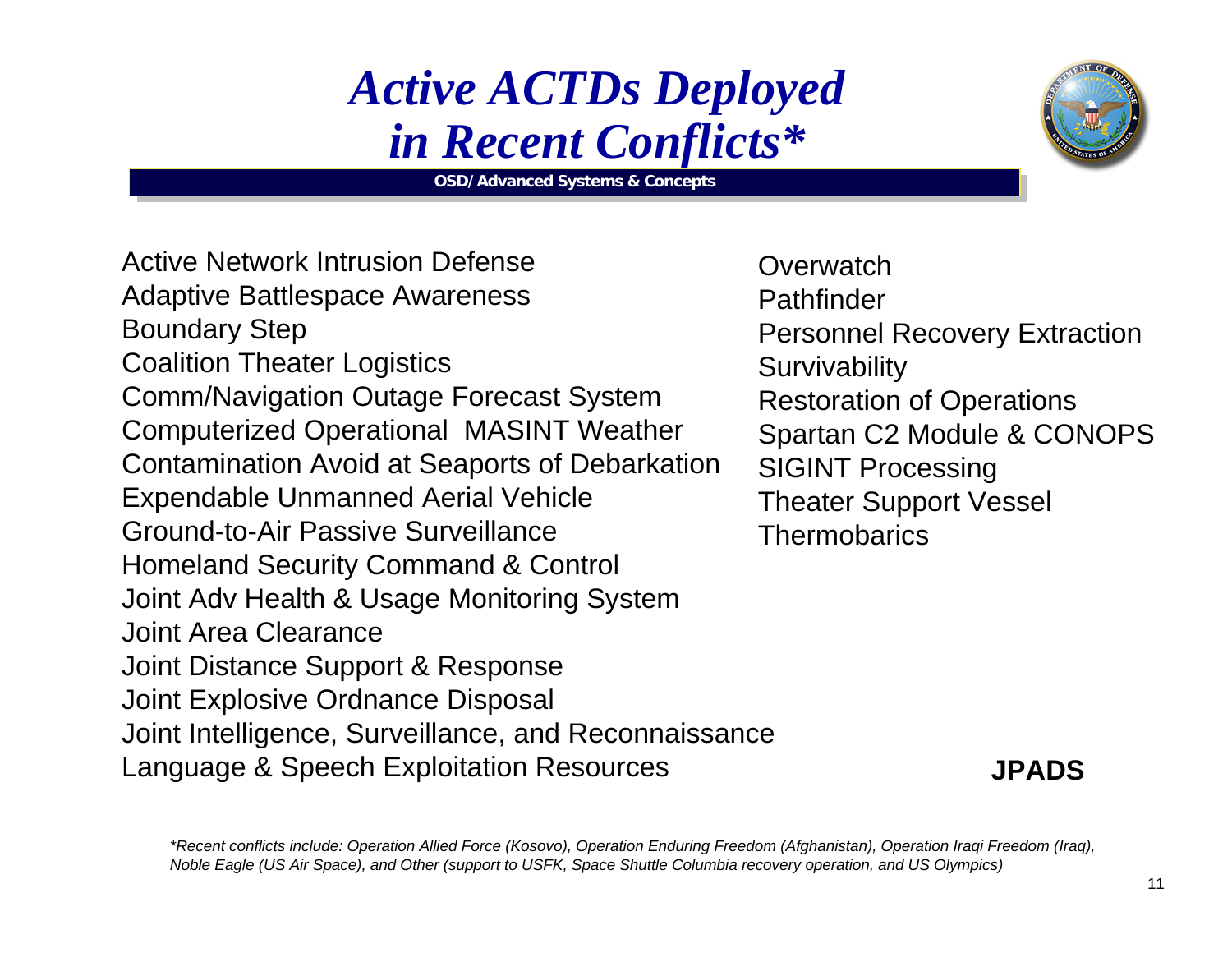### *AC/JCTD Performance Statistics*

• **Total ACTDs and JCTDs Initiated 162**• **Total ACTDs On Hold 3**• **Total Active ACTDs/JCTDs 61**

**OSD/Advanced Systems & Concepts OSD/Advanced Systems & Concepts**

- **Total ACTDs Terminated/Return to Tech Base 21**
- **Completed ACTDs (Demo Complete + Tech Base) 99**
- **Completed ACTDs that have/are Transitioning Products (Program of Record or Residual Sustainment):** 
	- **ACTD Products Transitioned to Program of Record 38%**
	- **ACTDs where Residuals Products are Meeting Needs 42%**
	- **ACTDs Returned to Technology Base 20%**

*80% of completed ACTDs have transitioned products into new or existing PORs or as residual products to meet warfighter needs.*



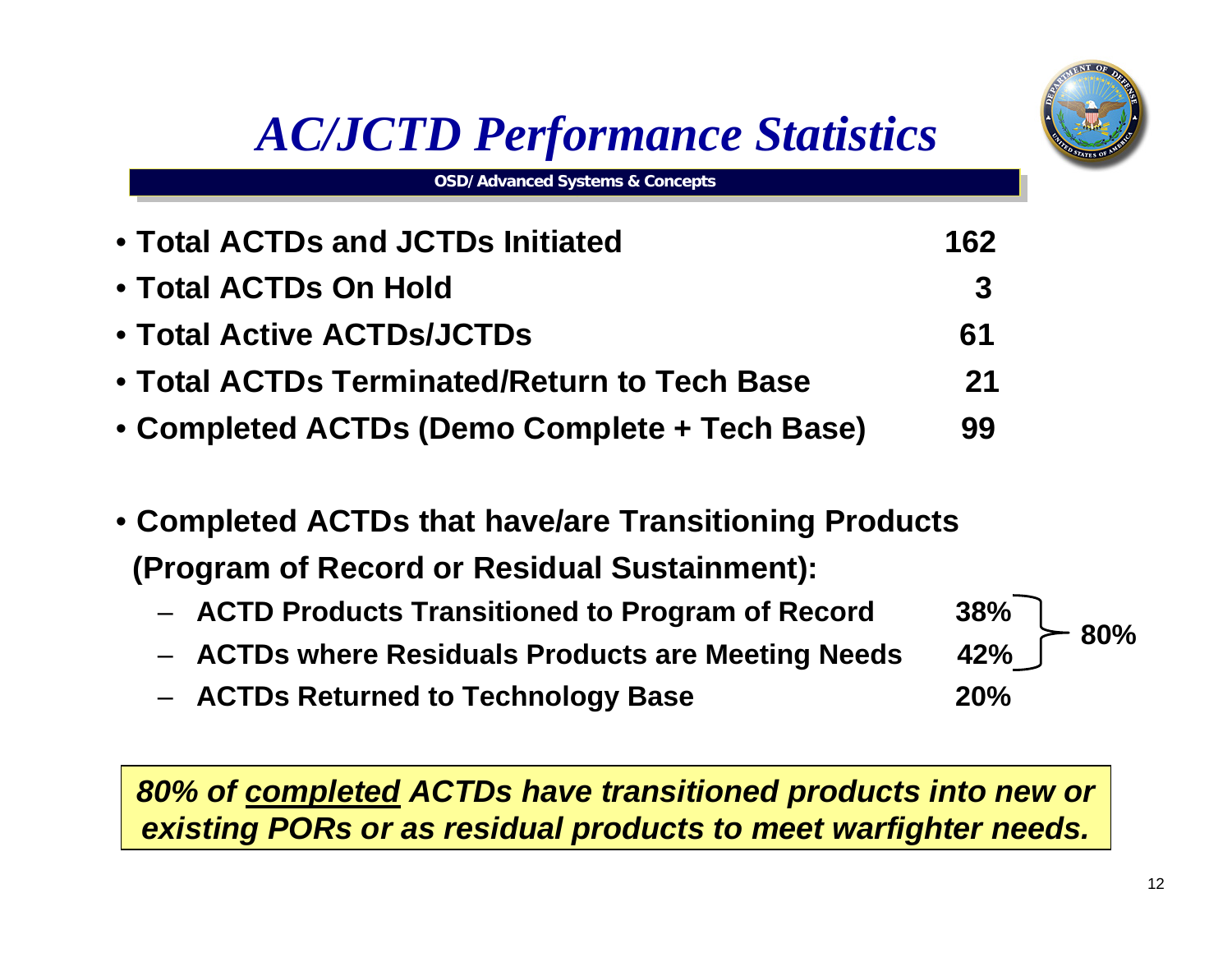## *USPACOM/AS&C AC/JCTD Partnership*



**OSD/Advanced Systems & Concepts OSD/Advanced Systems & Concepts**

- **14 new PACOM sponsored A/JCTDs since 2004 (27% of total)**
- **Started 11 of 12 A/JCTD proposals ranked by PACOM #1, 2, and 3 since 2004\***
- **Significant direct support to PACOM J85 and J006 for JE and A/JCTD roles**
- **Strong focus on USPACOM priorities, as shown below**



\* Assumes successful start of planned FY07 rolling starts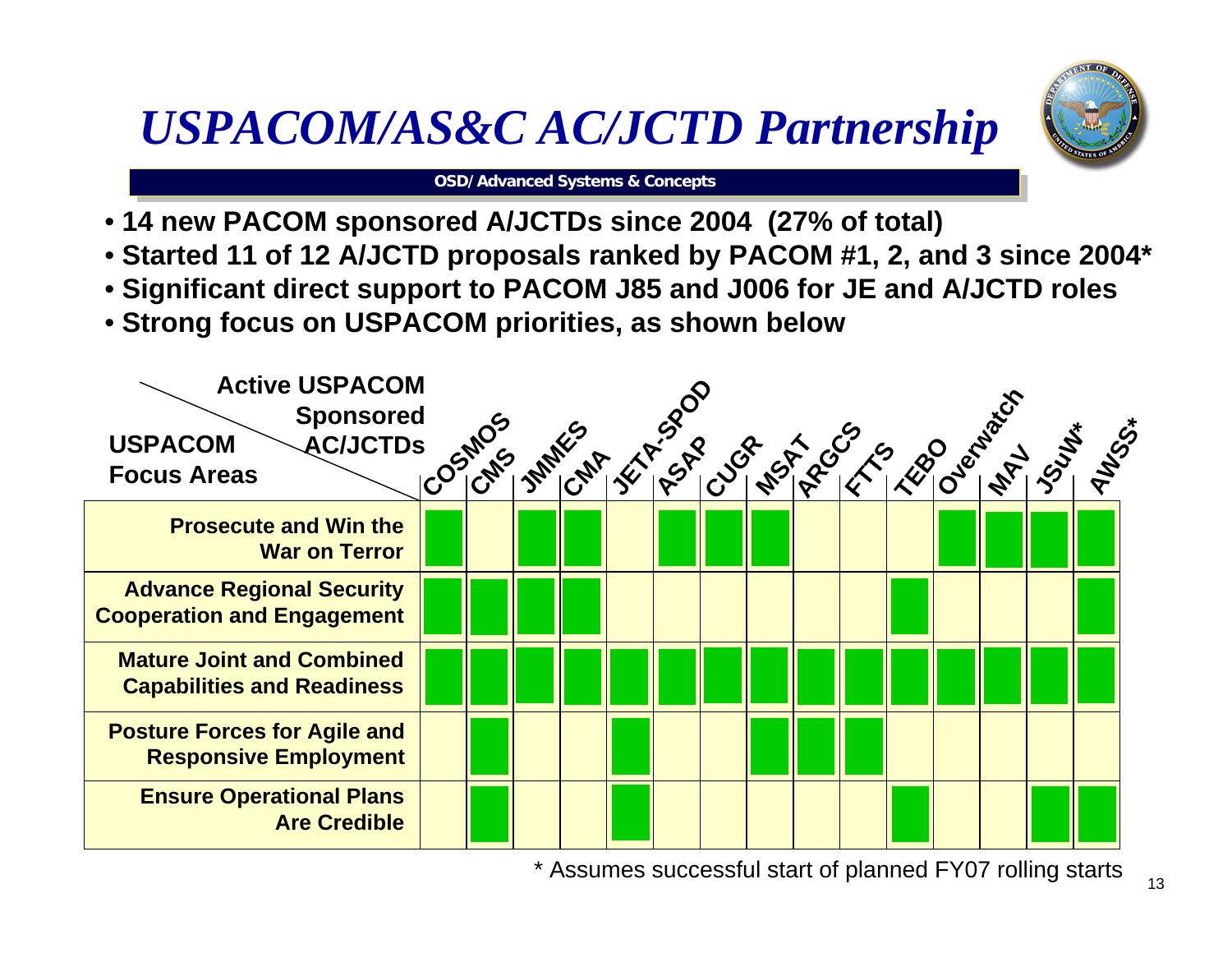#### *Joint Capability Technology Demonstrations - 2007 JCTD New & Potential Rolling Starts -*



**OSD/Advanced Systems & Concepts OSD/Advanced Systems & Concepts**

- **Coalition Mobility System (CMS)**
	- *Integrates data from US systems with data from coalition partners for coalition decisions.*
- **IP Routing in Space (IRIS)**
	- *Provides routing and dynamic bandwidth resource allocation from a commercial geo-sat.*
- **Joint Multi-Mission Electro-Optic System (JMMES)**
	- *Automated image processing and targeting for wide-area surveillance in a common turret.*
- **Mapping the Human Terrain (MAP-HT)**
	- *Data collection and visualization toolkit to support Brigade Combat Teams.*
- **Maritime Domain Awareness (MASTER)**
	- *Automatically generates and maintains vessel tracks by fusing all available data.*
- **Smart Threads Integrated Radiological Sensors (STIRS)**
	- *Detects and identifies radiological and nuclear materials using next-gen neutron detector.*
- **Tactical Service Provider (TSP)**
	- *Provides wideband, high-bandwidth services for tactical users using a hybrid of emerging, standards-based SATCOM and wireless technologies in a mobile tactical environment.*
- **Airborne Weapons Surveillance System (AWSS)** 
	- *Line-of-sight detection, identification and location hostile ground fire for counter fire.*
- **Global Observer (GO)**
	- *Liquid hydrogen-powered UAV with affordable persistence and low footprint*
- **Joint Surface Warfare (JSUW)**
	- *Uses maturing weapon data link network technologies to integrate multiple ISR & launch platforms with existing stand-off weapons to provide targeting data for multiple weapons.*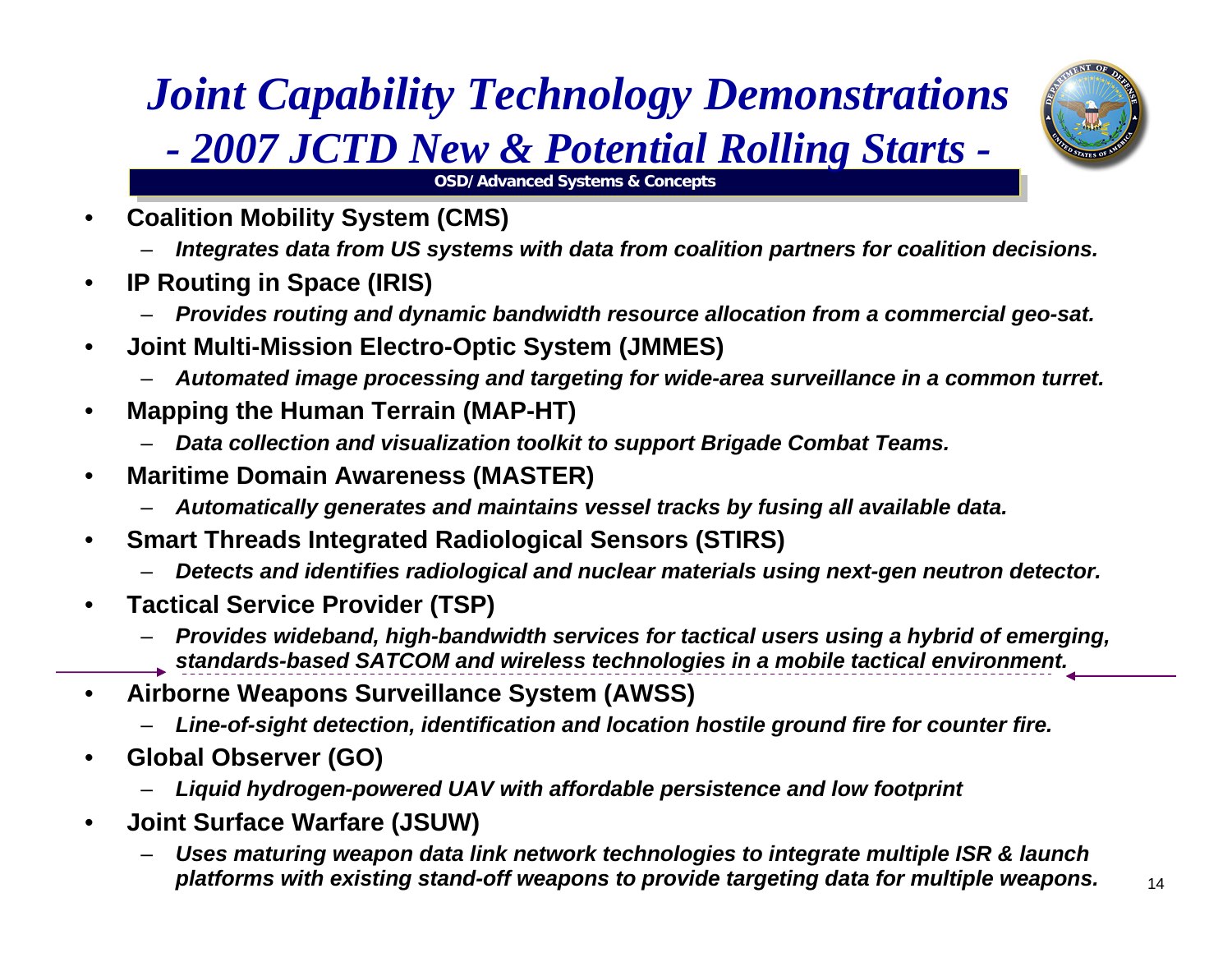## *Increasing Your Support to COCOMs*



**OSD/Advanced Systems & Concepts** 

| <b>AS&amp;C Program</b>                                               | <b>Actions and Outcomes</b>                                                                                        |
|-----------------------------------------------------------------------|--------------------------------------------------------------------------------------------------------------------|
| <b>Joint Capability</b><br><b>Technology</b><br><b>Demonstrations</b> | • Needs Specified<br><b>. Lead Proposal Development</b><br>• Operational Management<br><b>• Solutions Assessed</b> |
| <b>Foreign</b>                                                        | • Projects Supporting Theater                                                                                      |
| <b>Comparative</b>                                                    | <b>Security Cooperation Strategy</b>                                                                               |
| <b>Test</b>                                                           | are Advocated                                                                                                      |
| <b>Technology</b>                                                     | • Projects Addressing                                                                                              |
| <b>Transition</b>                                                     | <b>Capability Gaps</b>                                                                                             |
| <b>Initiative</b>                                                     | <b>• Coordinate with Components</b>                                                                                |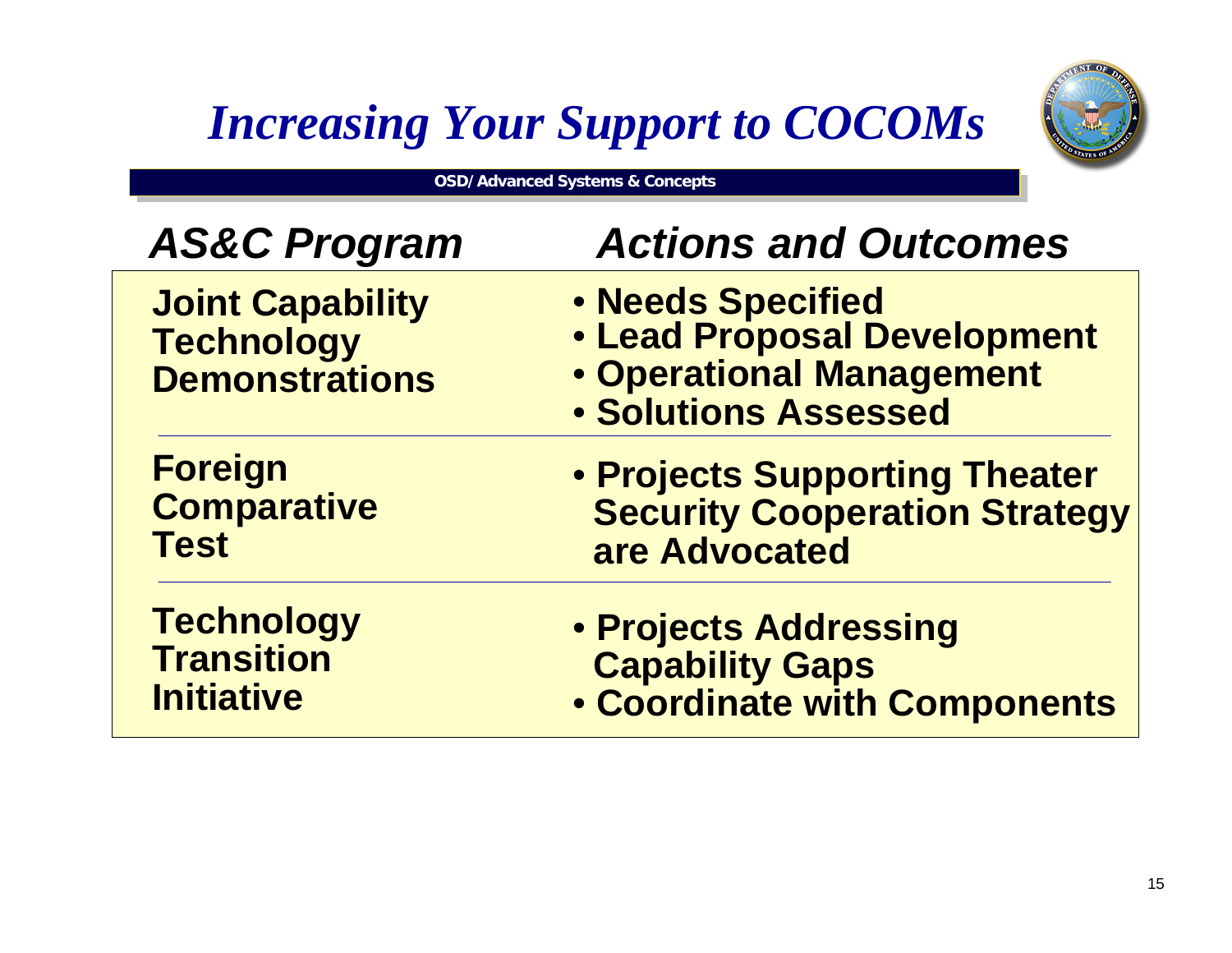#### **OSD/Advanced Systems & Concepts OSD/Advanced Systems & Concepts** *Considering Warfighter R&D Investments…*



*…questions should be answered affirmatively:*

- 1. Does the action address the COCOM's needs\*?
- 2. Is a significant Joint capability or military advantage gained?
- 3. Do we have a clearly stated and attainable goal/outcome?
- 4. Have risks and costs been fully and frankly analyzed?
- 5. Have all other DOTMLPF\*\* means been fully explored?
- 6. Is there an exit strategy to avoid endless development?
- 7. Have consequences of inaction been fully considered?
- 8. Can support be garnered from the Services and Congress?
- 9. Are experienced people available to execute the effort?
- 10. Can results be demonstrated to project champions (<PCS)?

\* Integrated Priority Lists and Most Pressing Military Issues – as validated by JCS J8 \*\* DOTMLPF: Doctrine, Organization, Training, Materiel, Leadership, Personnel and Facilities *Criteria proposed by John Kubricky for selecting project candidates to support CoCom needs.*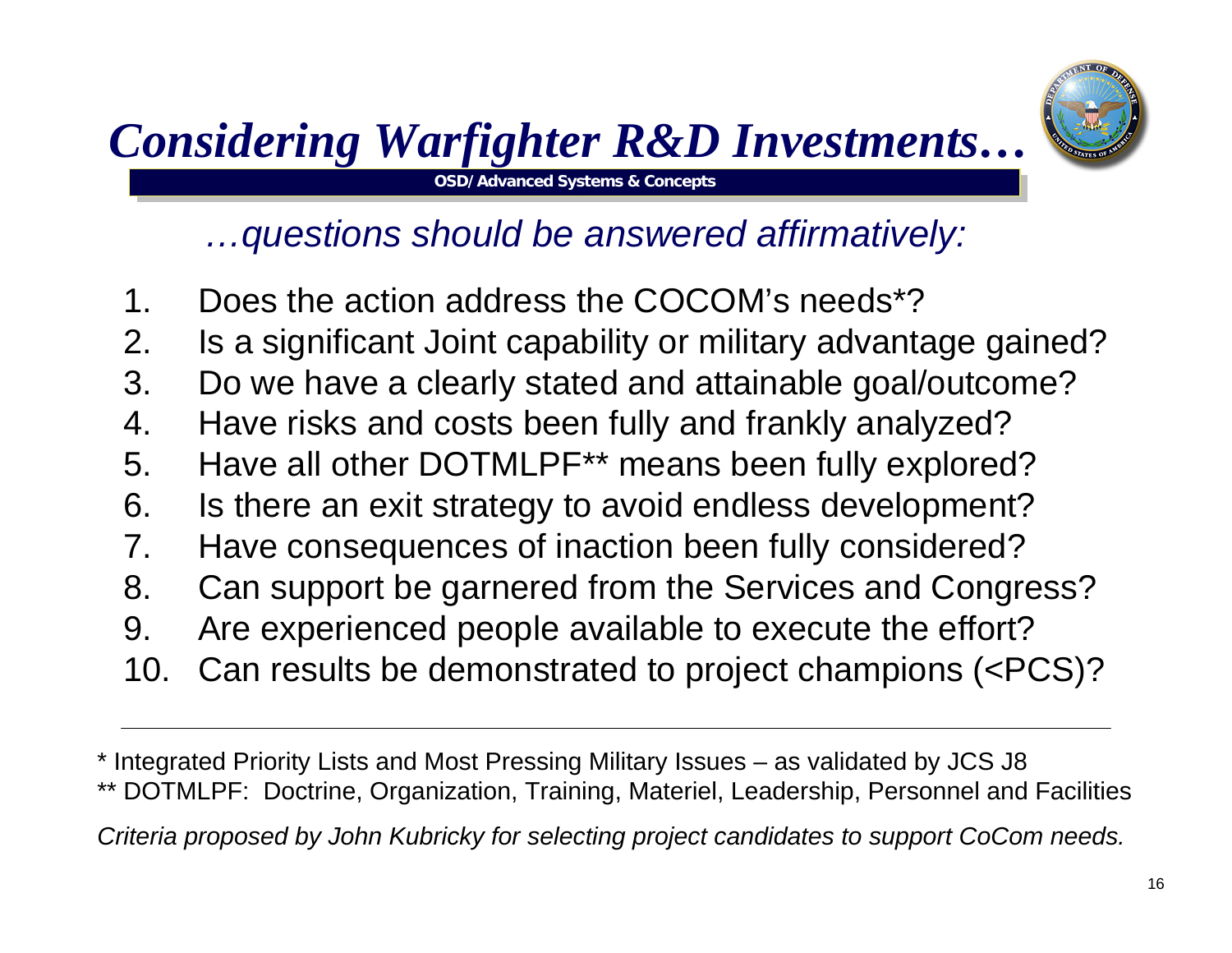# *Joint Staff - Most Pressing Military Issues*



**OSD/Advanced Systems & Concepts OSD/Advanced Systems & Concepts**

- $\blacktriangleright$ **Collect and fuse multi-source sensor data increasing situational understanding**
- $\blacktriangleright$ **Provide persistent surveillance in ungoverned/denied areas**
- $\blacktriangleright$  **Using Department/Interagency capabilities, develop shaping strategies to assist nations at strategic crossroads**
- $\blacktriangleright$  **Improve information sharing to support operational forces and mission partners by providing adequate bandwidth and information sharing tools, as well as appropriate information sharing policies.**
- $\blacktriangleright$ **Improve joint force management; joint force projection and joint force sustainment**
- $\blacktriangleright$  **Establish capability to locate, tag, and track individuals and loose WMD (securing and rendering safe)**
- $\blacktriangleright$ **Integrate defenses for cruise and ballistic missiles**
- $\blacktriangleright$  **Improve skills and capacity to detect and prevent state and non-state actors from acquiring and using WMD**
- $\blacktriangleright$ **Define and develop strategic communications concepts**
- $\blacktriangleright$  **Increase and improve irregular warfare capacity in conventional forces (language, cultural, behavioral, HUMINT) and ability to model irregular challenges**
- $\blacktriangleright$  **Improve C2 for joint ops in distributed environment that facilitates joint interdependence**
- $\blacktriangleright$ **Insert Spec Ops into denied areas**
- $\blacktriangleright$ **Improve capacity to protect critical infrastructure**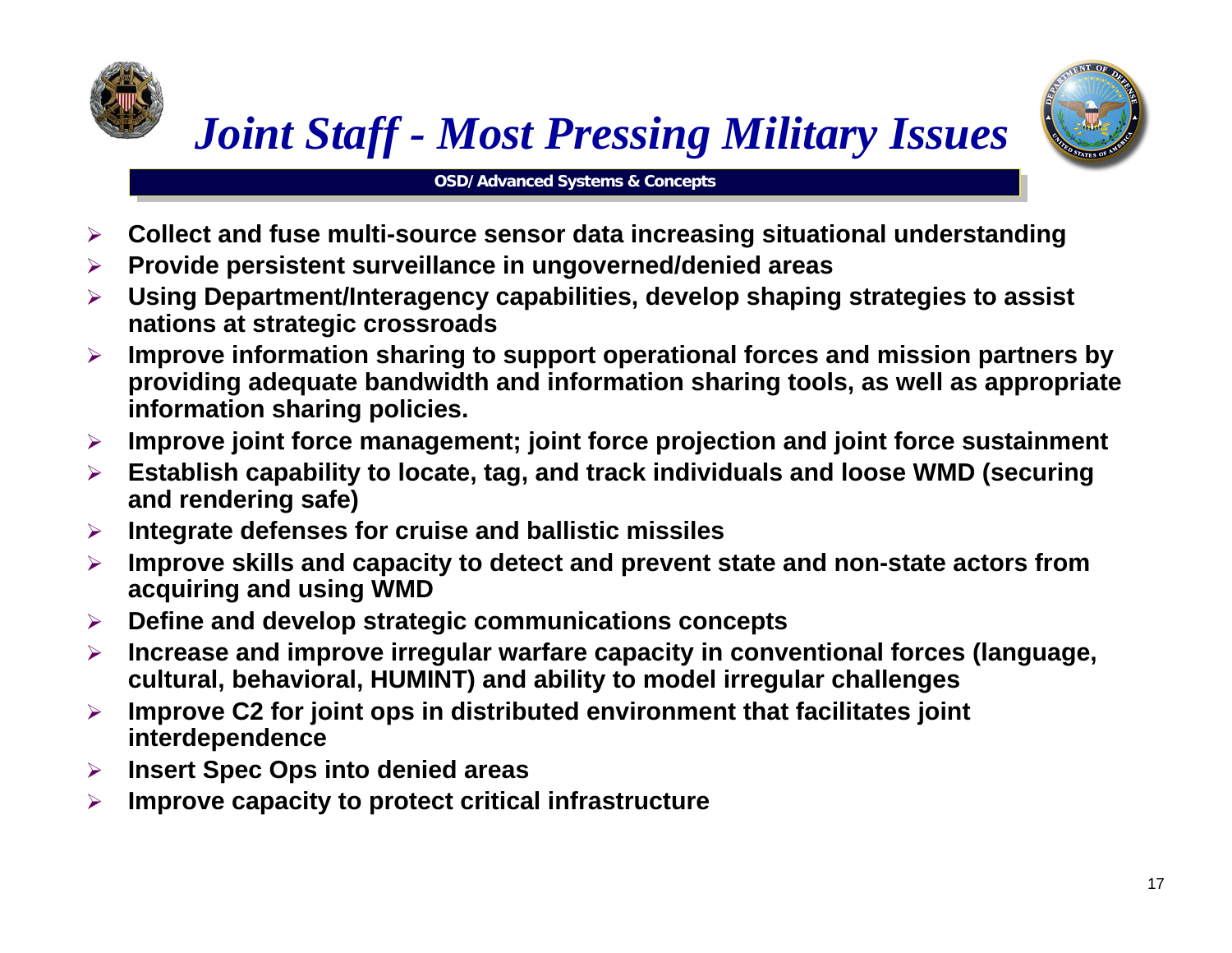#### *Reducing Risks after Capability Demonstration*



**OSD/Advanced Systems & Concepts OSD/Advanced Systems & Concepts**

#### **Manufacturing Readiness Levels**

|                  |                                                                                                                                                                                             |                                                                                          |   |                                                                                                                                                                                                                                                                                          |                                                                                                                                                                                                                                                                   | P)<br>'C                                                                                                                                                                                                                                                             |                                                                                                                                                                                                                                       |                                                                                                                                                                                                                                                              |                                                                                                                                                                                                                                           |                   |                                                                                                                                                                                                                               |                                    |  |
|------------------|---------------------------------------------------------------------------------------------------------------------------------------------------------------------------------------------|------------------------------------------------------------------------------------------|---|------------------------------------------------------------------------------------------------------------------------------------------------------------------------------------------------------------------------------------------------------------------------------------------|-------------------------------------------------------------------------------------------------------------------------------------------------------------------------------------------------------------------------------------------------------------------|----------------------------------------------------------------------------------------------------------------------------------------------------------------------------------------------------------------------------------------------------------------------|---------------------------------------------------------------------------------------------------------------------------------------------------------------------------------------------------------------------------------------|--------------------------------------------------------------------------------------------------------------------------------------------------------------------------------------------------------------------------------------------------------------|-------------------------------------------------------------------------------------------------------------------------------------------------------------------------------------------------------------------------------------------|-------------------|-------------------------------------------------------------------------------------------------------------------------------------------------------------------------------------------------------------------------------|------------------------------------|--|
| 5000             |                                                                                                                                                                                             | <b>Pre-Concept</b>                                                                       |   | <b>Concept</b><br><b>Refinement</b><br>Concept                                                                                                                                                                                                                                           | Component                                                                                                                                                                                                                                                         | <b>Technology</b><br>Development <sub>System</sub>                                                                                                                                                                                                                   |                                                                                                                                                                                                                                       | <b>System Development</b><br>and Demonstration<br><b>Design</b><br><b>Readiness</b>                                                                                                                                                                          | <b>Production and</b>                                                                                                                                                                                                                     | <b>Deployment</b> | <b>FRP</b><br><b>Decision</b>                                                                                                                                                                                                 | <b>Ops</b><br>8.<br><b>Support</b> |  |
|                  |                                                                                                                                                                                             |                                                                                          |   | <b>Decision</b><br><b>Technology Readiness Levels</b>                                                                                                                                                                                                                                    |                                                                                                                                                                                                                                                                   |                                                                                                                                                                                                                                                                      |                                                                                                                                                                                                                                       | Review                                                                                                                                                                                                                                                       |                                                                                                                                                                                                                                           |                   | Review                                                                                                                                                                                                                        |                                    |  |
| ᅞ                |                                                                                                                                                                                             |                                                                                          |   | TRL <sub>4</sub>                                                                                                                                                                                                                                                                         | TRL 5                                                                                                                                                                                                                                                             | TRL 6                                                                                                                                                                                                                                                                | TRL 7                                                                                                                                                                                                                                 |                                                                                                                                                                                                                                                              | TRL <sub>8</sub>                                                                                                                                                                                                                          |                   | TRL 9                                                                                                                                                                                                                         |                                    |  |
|                  |                                                                                                                                                                                             |                                                                                          |   | <b>Manufacturing Readiness Levels</b>                                                                                                                                                                                                                                                    |                                                                                                                                                                                                                                                                   |                                                                                                                                                                                                                                                                      |                                                                                                                                                                                                                                       |                                                                                                                                                                                                                                                              |                                                                                                                                                                                                                                           |                   |                                                                                                                                                                                                                               |                                    |  |
| <b>MRL</b>       | 1                                                                                                                                                                                           | $\overline{\mathbf{z}}$                                                                  | 3 | MRL 4<br><b>Lab or Modeling</b><br>Environment                                                                                                                                                                                                                                           | MRL 5<br>Prototypical<br>Environment                                                                                                                                                                                                                              | MRL 6<br><b>Pre-production</b><br>Representative<br>Environment                                                                                                                                                                                                      | MRL 7<br><b>Transition</b><br>into LRIP                                                                                                                                                                                               | MRL <sub>8</sub><br><b>Low Rate Initial</b><br>Production                                                                                                                                                                                                    | MRL 9<br><b>Full Rate Production</b>                                                                                                                                                                                                      |                   | <b>MRL 10</b><br>Lean<br>Production                                                                                                                                                                                           |                                    |  |
| Considerations   |                                                                                                                                                                                             | Manufacturing<br>Concepts<br><b>Identified</b>                                           |   | Mfg. Processes<br><b>Identified</b><br><b>Key Processes</b><br><b>Identified</b><br>Producibility<br><b>Assessments</b><br><b>Initiated</b>                                                                                                                                              | Mfg. Processes<br><b>Developed</b><br>Producibility<br><b>Assessments</b><br>On-going<br><b>Mfg. Cost Drivers</b><br><b>Identified</b>                                                                                                                            | <b>Critical Processes</b><br><b>Demonstrated</b><br><b>Cost Drivers</b><br>Analyzed<br><b>Long Lead Items</b><br><b>Identified</b><br>Equipment in a<br><b>Relevant Environ</b>                                                                                      | Mfg. Processes in<br>Validation<br>Producibility<br>Improvement<br><b>Underway</b><br><b>Trade Studies</b><br><b>Applied</b><br><b>Supply Chain</b><br>Validated                                                                      | <b>Process Maturity</b><br><b>Demonstrated</b><br><b>All Materials Ready</b><br>for LRIP<br>Mfg. Processes<br>Proven<br><b>Supply Chain</b><br><b>Established</b>                                                                                            | Mfa. Processes<br><b>Operating at Target</b><br>Quality, Cost and<br>Performance<br><b>Supply Chain</b><br><b>Stabilized to Meet</b><br><b>Production Lead</b><br><b>Time Requirements</b>                                                |                   | Lean/Six Sigma<br>Production in<br>Place<br><b>Meeting or</b><br><b>Exceeding Cost</b> ,<br>Schedule and<br>Performance<br>Goals                                                                                              |                                    |  |
| Criteria<br>Exit | $\checkmark$ Meeting TRL 1 - 3<br>/ Identify Industrial<br>√ Characterize Basic<br>√ Identify Material<br><b>Concerns</b><br>√ Identify Funding<br>/ Identify Advanced<br>√ Coordinate with | Base (IB) Sources<br>Materials for Mfg.<br>ManTech Initiatives<br><b>Technology Plan</b> |   | √ Meeting TRL 4<br>√ Identify IB Gaps<br>√ Assess Design for X<br>✓ Baseline Materials<br>and Issues<br>√ Funding/Budgeting<br>for Trade Studies<br>√ Identify ManTech or<br>Other Initiatives<br>✓ Quality Strategy<br>$\checkmark$ Mfg. Strategy<br>√ Material and Tooling<br>Planning | / Meeting TRL 5<br>√ IB Analysis Finished<br>√ KPPs Allocated<br>√ Material<br><b>Development Begun</b><br>✓ Funding to Meet<br>Next Level<br>/ ManTech Initiatives<br>Initiated<br>✓ Key Characteristics<br>ldentified<br>√ Make/Buy<br><b>Evaluations Begun</b> | √ Meeting TRL 6<br>√ IB Capability Est.<br>/ Initial Trade Studies<br>√ Materials Matured<br>on Similar Lines<br>√ Funding to Meet<br>Next Level<br>√ ManTech Solutions<br>Developed<br>√ Quality Thresholds<br>Established<br>√ Make/Buy<br><b>Evaluations Done</b> | √ Meeting TRL 7<br>√ IB Monitored<br>√ PEP Completed<br>√ Materials Being<br>Proven<br>✓ Funding to Meet<br>Next Level<br>/ ManTech Solutions<br>Demonstrated<br>✓ Collecting Quality<br>Data<br>√ BOM Suppliers<br><b>Identified</b> | √ Meeting TRL 8<br>√ Multiple Sources<br>Established<br>√ Pilot Line Bullds<br>Validated<br>√ Materials Proven<br>✓ Funding to Meet<br>Next Level<br>√ ManTech Solutions<br>Applied/Validated<br>√ Validated Quality<br>Characterístics<br>BOM Supports LRIP | √ Meeting TRL 9<br>/ IB Supports Sched<br>√ Continuous Process<br>Improvement is<br>Ongoing<br>√ Materials in Control<br>✓ Funding to Meet<br>Next Level<br>√Quality Validated<br>with LRIP Articles<br>√ Make/Buy Supports<br><b>FRP</b> |                   | / Meeting TRL 9<br>√ Monitor and Manage<br>√ Key Characteristics<br>at Six Sigma Level<br>✓ Funding Meets Six<br>Sigma Goals<br>√ No Changes to<br><b>Make/Buy Decision</b><br>/ All Key Suppliers<br>Meet Six Sigma<br>Goals |                                    |  |